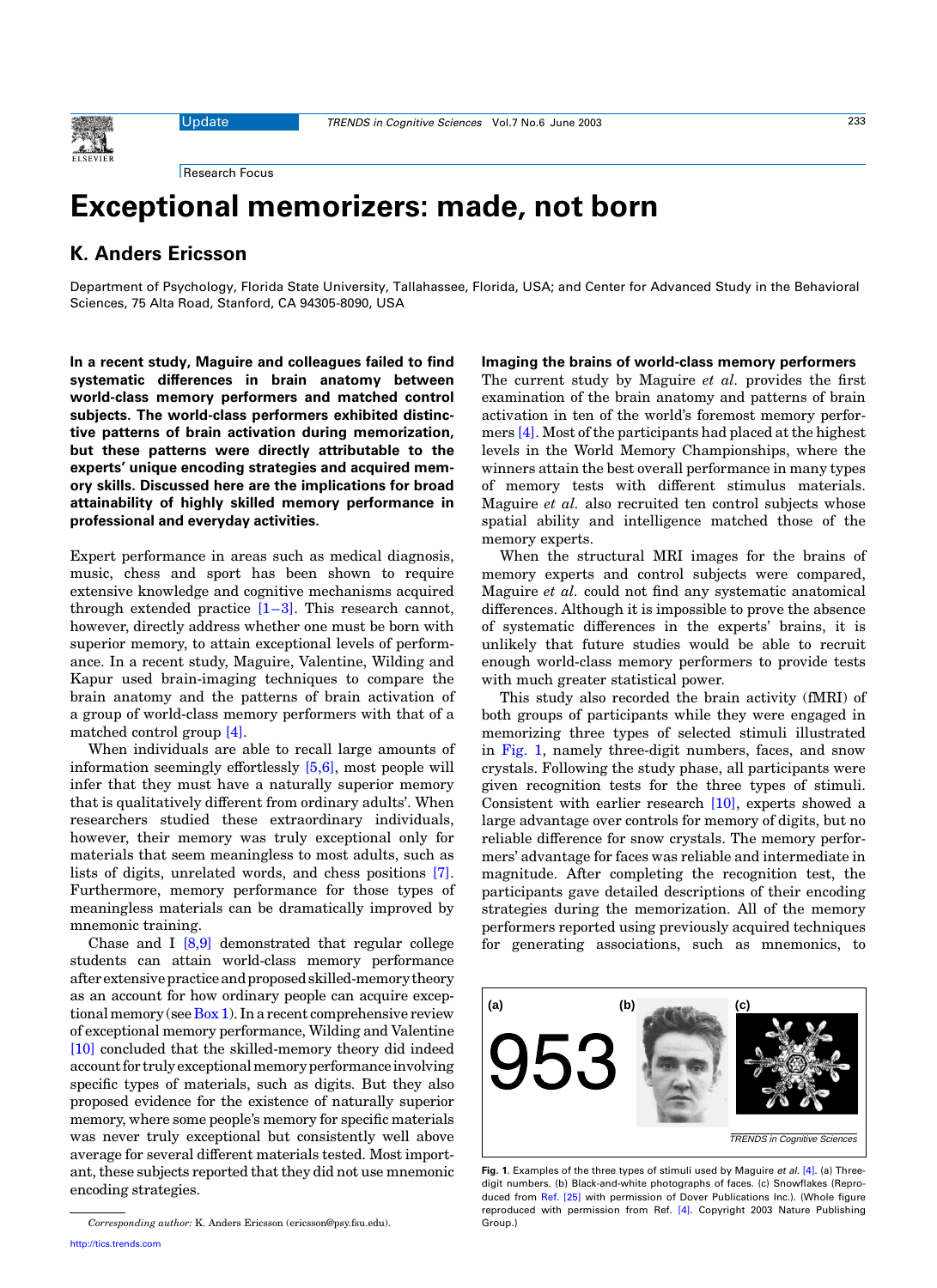#### <span id="page-1-0"></span>Box 1. Acquiring exceptional memory by mnemonic associations and extended practice

Short-term training can improve memory performance, but most improvements are modest and specific to the type of material practiced [7]. When practice was extended to several hundred hours, college students keep gradually increasing their memory for digits to an exceptional level [8,14] – surpassing the memory performance of all exceptional individuals previously studied [5,6]. The trained students displayed three types of changes characteristic of skilled memory [8,9].

First, the students didn't just rehearse the presented digits. They broke up the list into groups consisting of three digits. For each group they deliberately generated meaningful associations to pre-existing knowledge to attain storage in long-term memory (LTM). For example, some students were experienced runners and encoded 359 as '3 minutes 59 seconds for running a mile'. Other mnemonic methods for memorizing digits require first learning a memorable word for each two-digit combination [15,16]. For example, if 59 is 'lip' and 47 is 'rock', then 5947 can be remembered by an interactive image of 'lips kissing a rock'.

make the presented information more memorable. All but one of the memory performers reported using 'the method of loci' (see Box 1). In sharp contrast, none of the control group reported using any of the standard mnemonic techniques.

These qualitative differences in reported encoding processes allowed the investigators to explain the patterns of observed differences in brain activity between the two groups. Consistent with their reports of imagery and use of 'the method of loci,' the memory experts had higher activity in those brain areas that have been linked to spatial memory and navigation. These differences in activation were observable even when the experts encoded snowflakes - a type of material where the experts didn't show any superiority of memory over the control group. For the material with the largest difference in memory performance (digits), the experts reported distinctive mnemonic associations to images of people, animals, and objects (Box 1), whereas none of the subjects in the control group did so. Consistent with these reports, the expert group showed an increased brain activity in the brain regions involved in learning associations.

In summary, the observed differences in memorybetween the world-class memory performers and the control

Second, when the students started to store several digit groups in LTM, they initially had problems retrieving them in the correct order. They developed retrieval structures: each group could be associated with a unique set of retrieval cues during encoding and the same cues are activated to retrieve the group at recall. The familiar mnemonic 'method of loci' [15,17] illustrates this principle. Participants form interactive images between the items to be picked up at the market, such as catsup and locations in their house, like 'catsup sprayed in the kitchen sink'. At the time of recall the participants can then activate the locations to serve as a unique retrieval cue to retrieve each item.

The speed of encoding and retrieval processes is increased with extended practice, which allows trained subjects to store rapidly long lists of items of a certain type of material in LTM for subsequent recall [8,9].

Large groups of adults have since been taught mnemonic methods. After extended practice with mnemonic techniques they dramatically improved their memory performance [18–20].

participants do not support the existence of naturally superior memory, and are consistent with the experts' skilled application of special encoding strategies. Worldclass memory performance requires extended practice; all of the experts in this study had extensive previous practice with these encoding strategies for an average of ten years  $[4]$ . Even so, mnemonic strategies do not lead to superior memory for all types of information and did not enhance their memory for snowflakes.

### Implications of mnemonic training for superior memory in everyday activities

Mnemonic methods are effective in generating associations between otherwise 'meaningless' or unrelated information, such as dates and names. Mnemonic strategies are unlikely to benefit memory in skilled everyday activities, however, where memory encoding must be task specific and appropriate for the relevant tasks [\[11\].](#page-2-0) During skilled everyday activity information needs to be encoded to allow direct access to domain-specific knowledge necessary to complete the task. For example, encoding numbers as running times (see  $Box 1$ ) will not be suitable in a task where two numbers are being multiplied and direct access to multiplication facts is required.

#### Box 2. Superior memory in everyday activities: the role of domain-specific skills and knowledge

When people read interesting books, their memory for relevant information is typically very good without any additional efforts to memorize. They don't need to generate mnemonic associations (see Box 1) because the important information is spontaneously meaningful to them. In skilled activities, people spontaneously encode information using their relevant knowledge within the domain. For example, people who have acquired skill in mental multiplication often know the mathematical structure of each number between 000 and 999. They demonstrate superior memory for digits that is not explicitly trained or based on arbitrary mnemonics, but reflects memory skills that mental calculators develop to be able to multiply large numbers 'in their heads'. In a theoretical extension of 'skilled memory theory' [8] Kintsch and I [11,21] proposed that people could develop domainspecific encoding methods to expand their effective working memory by relying on storage in LTWM (long-term working memory) in domains of expertise as well as skilled everyday activities such as text comprehension.

Experts acquire LTWM during many years of deliberate practice to support the working memory demand of representative task activities [11,21]. The same acquired LTWM mechanisms can explain why experts'memory is sometimes exceptional. For example, chess masters can recall briefly presented positions from chess games consisting of over twenty chess pieces using their LTWM. But, when the same chess pieces are randomly rearranged on the chessboard, chess masters' recall is roughly comparable to that of novices [22,23].

Skilled everyday activities, such as text comprehension, impose large demands on working memory. During text comprehension readers rely on their extensive knowledge to encode the information in LTWM. Consequently, individual differences in how much knowledge people have about the specific topic of a text is one of the most important predictors of an their comprehension and memory of that text [11,24].

Superior memory in everyday activities reflects memory skills and knowledge acquired over an extended time to attain proficient performance in those activities.